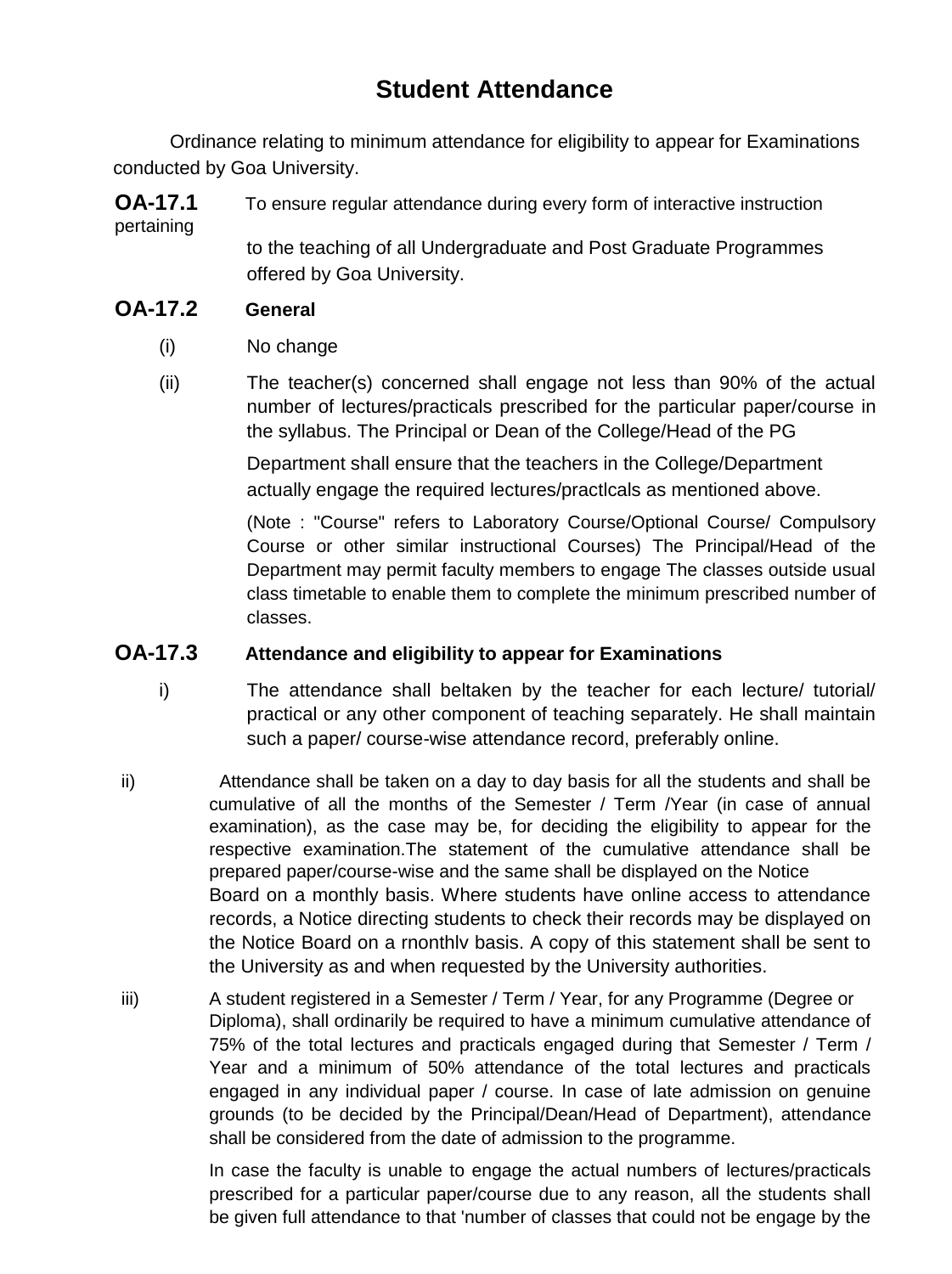faculty. (For example, if a faculty could engage only SS lectures out of prescribed 60 lectures, each student shall be given attendance of additional S lecture in that paper/course and the same shall be counted for counting 7S% attendance requirement). Under CBCS, a student whose "attendance is less than ]5% shall have the option of dropping a paper(s)/ Course(s) in order to meet the minimum 75% attendance requirement.

Institutions may conduct remedial classes to those students whose attendance is below 75% to meet the requirement under this provision. However, such remedial classes cannot be conducted after the commencement of the Semester End Examinations for the respective Semester.

iV) A student, not fulfilling the minimum attendance requirements mentioned above, shall not be eligible to appear for that Semester / Term / Annual Examination. Such student shall have to seek re-admission to the Course/Programme during the subsequent Academic Year /Terrn / Semester by paying the requisite fees. Sucha student shall not be treated as afresh applicant for admission if the readmission is in the same Institution. Re-admission to professional colleges for the First Year of the programme shall be as per the admission rules of the program. These students need not answer the eligibility test.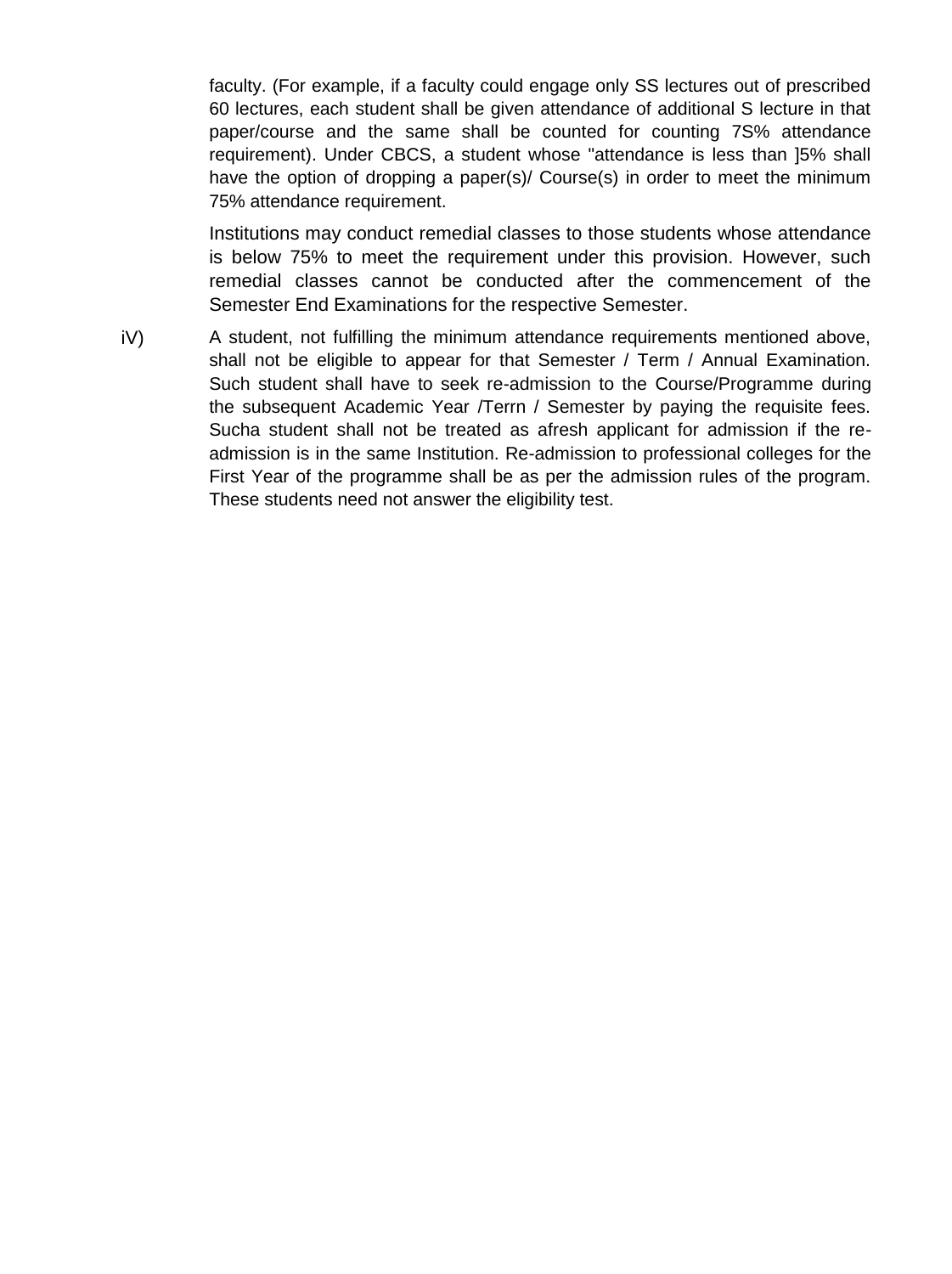v) In case a student desires to seek admission during the course of the Academic year to a different institution for the same programme, her/his attendance shall be transferred.

- vii) A student representing the Institution / University / State / Country in extracurricular activities such as NCC / NSS / Sports / Cultural events, on obtaining prior approval of the Principal/Dean / Head of Department, shall be marked "Present" for the lectures/practicals missed, provided such absence is supported by documentary evidence issued by the appropriate authority such as Commanding Officer of NCC, Director of Sports and Youth Affairs, Director / Asst. Director of Sports in Government / University or an authorized official of these and other similar bodies.
- vii) Absence on medical grounds for more than four continuous working days is required to be supported with a Medical Certificate which should be submitted within seven days after rejoining the class. Absence beyond 25% maybe condoned on medical grounds.

Students participating in sports at the Inter-colleqlate Championship level may be given upto 15% relaxation in attendance.

Further, a student who participates in two or more Inter-collegiate Championships may be given an additional 10% relaxation in attendance.

A student representing the University at Inter University Championships or the State at National level Championships or higher levels, may be given relaxation upto 50% in attendance.

However, the maximum relaxation permissible to a student on all accounts shall not be more than 50%.

- viii) Any case not covered under the above clauses but recommended by the Principal/ Dean / Head of the Department to be condoned, shall be referred to a Committee consisting of (i) Vice-Chancellor (Chairperson), Cii) Registrar and (iii) Principal of the Institutions/Dean of the College / Head of the Department concerned, as members.
- ix) For Programmes thatare governed by the regulations of Central governing/ regulatory bodies, the norms prescribed by the respective bodies as amended from time to time shall apply.